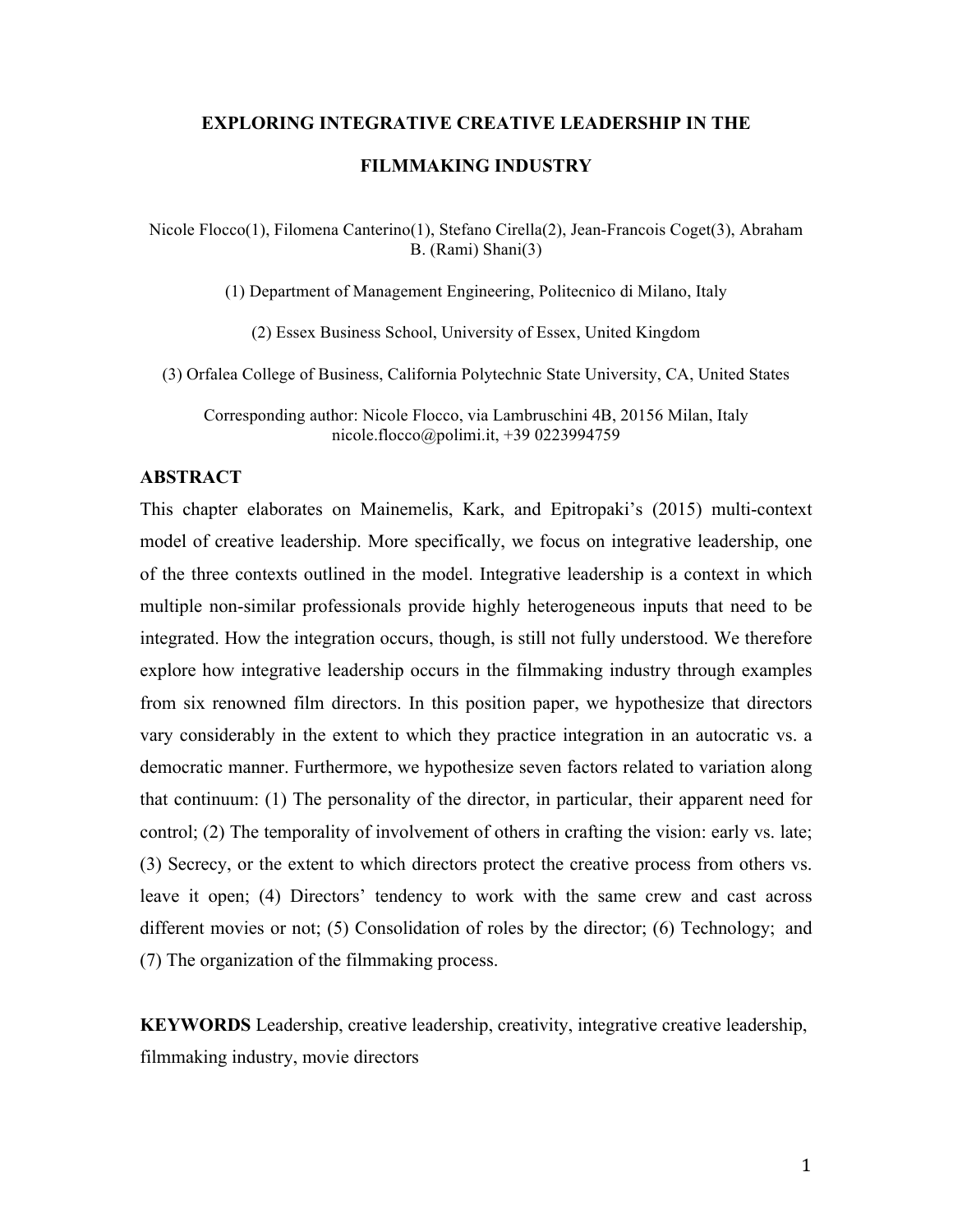# **INTRODUCTION**

Creativity - defined as "the production of ideas, products, or procedures that are novel or original, and potentially useful or practical" (Amabile, 1996) or "as a continuous process of thinking innovatively, or finding and solving problems, and implementing new solutions" (Basadur, Graen & Green 1982) - is considered a necessary prerequisite for organizational innovation, growth, and survival. Many scholars assert that leadership plays a crucial role in managing the creative process and that it is unlikely that creative outcomes will be realized without a large degree of support from organizations and organizational leaders (Reiter-Palmon, & Illies, 2004).

Various studies have examined the relationship between *leadership* and *creativity* (e.g. Lovelace and Hunter, 2013; Mumford et al., 2012; Zhang and Bartol, 2010, Harris et al., 2013; Murphy and Ensher, 2008). A recent contribution about these topics came from Mainemelis, Kark, and Epitropaki (2015), who surveyed and analyzed the dispersed body of knowledge about leadership and creativity and synthesized it under the construct of *creative leadership*. In their work, Mainemelis et al. (2015) suggest three narrow conceptualizations of creative leadership, related to: (i) *facilitating* employee creativity, (ii) *directing* the materialization of a leader's creative vision, and (iii) *integrating* heterogeneous creative contributions. These three manifestations of creative leadership represent *collaborative contexts* in which leaders and followers interact in the creative process. The three contexts differ in terms of *creative contributions* (e.g. generating and developing new ideas) made by the leader and those made by the followers; and also in terms of *supportive contributions* (e.g. providing psychological, social and material support for creativity) made by the leader and by the followers.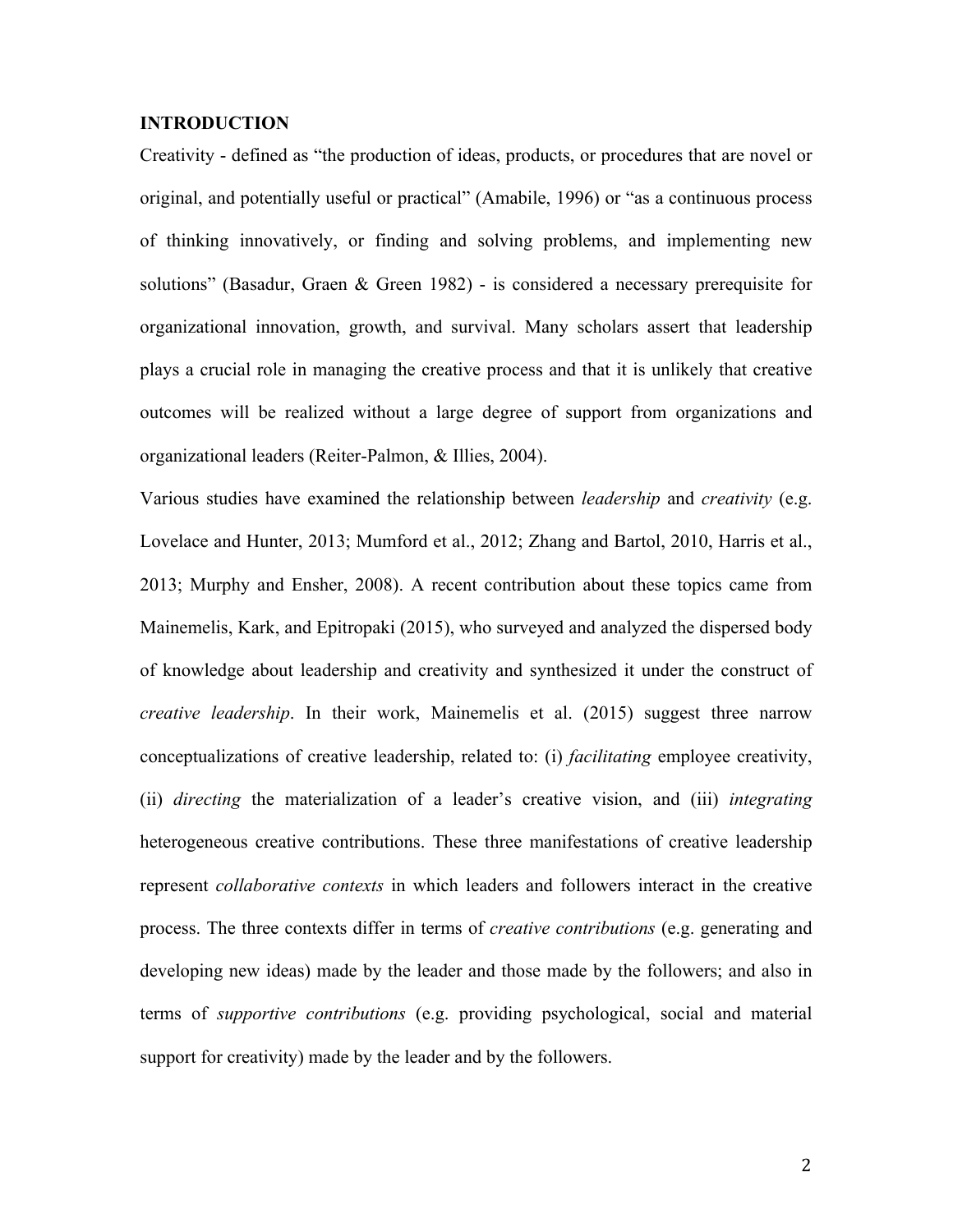In the *Facilitating* context, leaders themselves have limited creative contributions. Their focus is on supporting and enabling employee creativity. This is radically different from *directive* contexts, in which the leader is the key creative agent, and employees' role is to facilitate and execute the leader's creative vision. *Integrating* heterogeneous creative contributions represents a third context, where non-similar professionals typically collaborate in order to integrate highly heterogeneous inputs. In this third context, both leaders and followers are creative in their own right, and play an important, distinctive, and often credited role, in the creative process. However, the process is so complex that it needs to be coordinated by the leader so that the different contributions form an integrated whole. This third context is the focus of this manuscript.

Filmmaking is typical of integrative creative leadership, a context in which multiple nonsimilar professionals provide highly heterogeneous inputs. Films require a screenwriter, a director, a director of photography (who operates and directs camera and lighting equipment), a sound editor, actors, a music composer, a special effects director, an editor, and many other such professionals as set designers, costume designers, ADs (assistant directors), location scouts, producers, casting directors, make-up artists, PAs (personal assistants), etc. (Bechky, 2006; Coget, 2004). A key role of the director is to elicit, orient, and integrate the heterogeneous inputs of these various professionals into a coherent whole, the final cut. Integrating is both a leadership and a creative activity. The director is typically the one who provides the artistic vision for the movie, a creative product itself. The creative vision is also a tool that influences and aligns other professionals' creative processes, so as to prepare the integration of their products into the whole.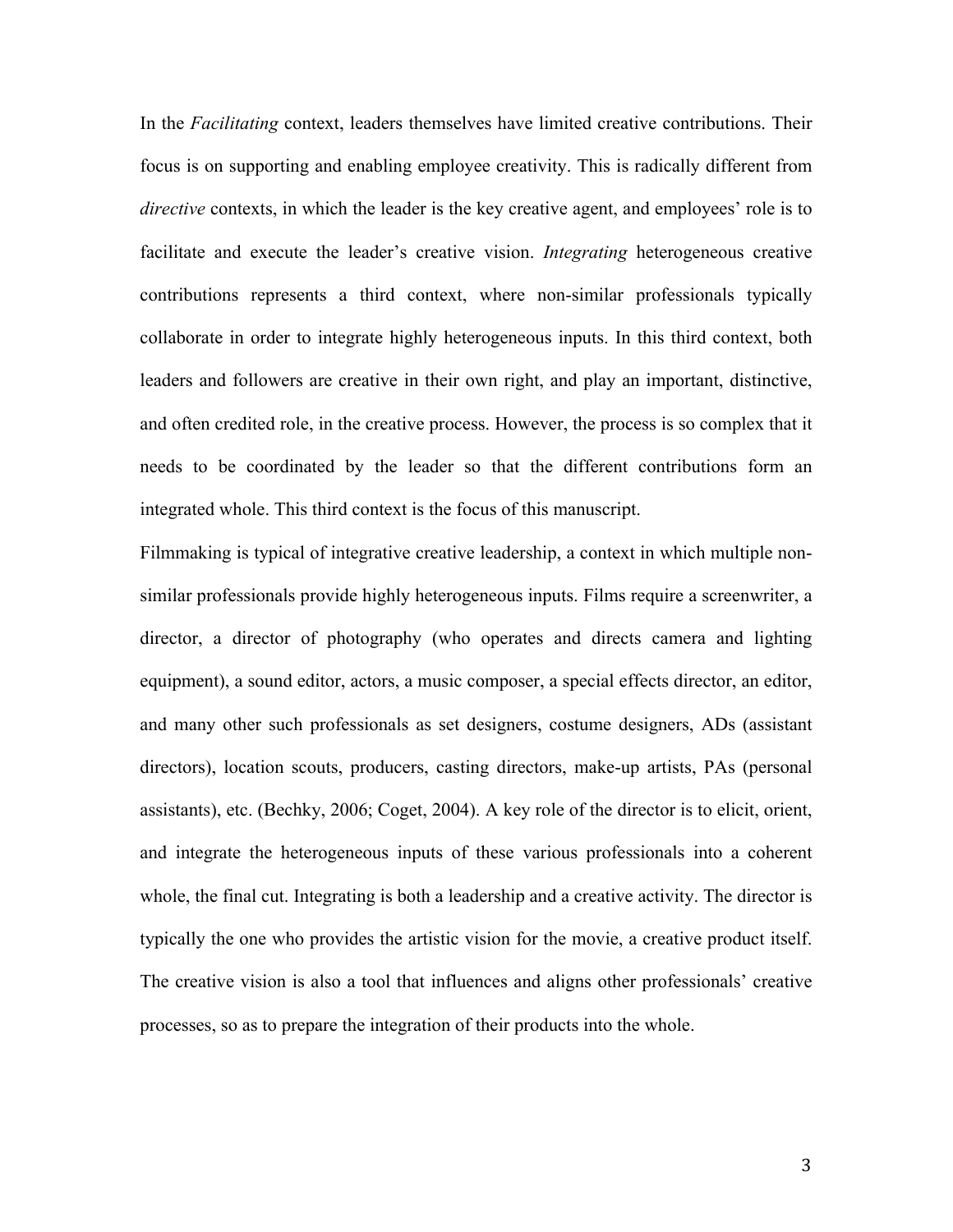Integration occurs, for instance, in the collaboration between the director and his or her actors. While actors bring their own skill, training, and acting philosophy or method to the table, and are selected partly for it, the director is supposed to "direct" them. This involves having a number of preparatory discussions with them, and providing them with subtext, notes, adjustments and other prompts, sometimes in between different takes, to bring their character to life, according to the director's vision, but also the actors' vision. Power struggles between actors and directors are not rare.

Likewise, the director works intimately with their Director of Photography (DP) to craft visual looks and effects. Camera angles, movement, and other choices are essential to the look of a movie. The editor is another crucial partner; selecting, cutting, and stitching together takes to create different cuts that tell the story visually. Music is essential to creating the emotional mood and tonality of a movie. Directors often collaborate with composers to craft music that reflects the mood they intend to create. The script is the core of a movie, and typically written entirely prior to the filming of a movie. Sometimes the director writes the script, or collaborates with the screenwriter before, and even during filming to rewrite the script.

Some professional inputs are arguable more important than others. The DP and principal actors, for instance, arguably weigh more heavily on the final product than make-up artists or even set and costume designers. Nonetheless, each professional has some input that needs to be integrated into the whole. Mainemelis et al. (2015) emphasize integration as a key role of creative leaders in the "integrative leadership context." In filmmaking, this role falls upon the director.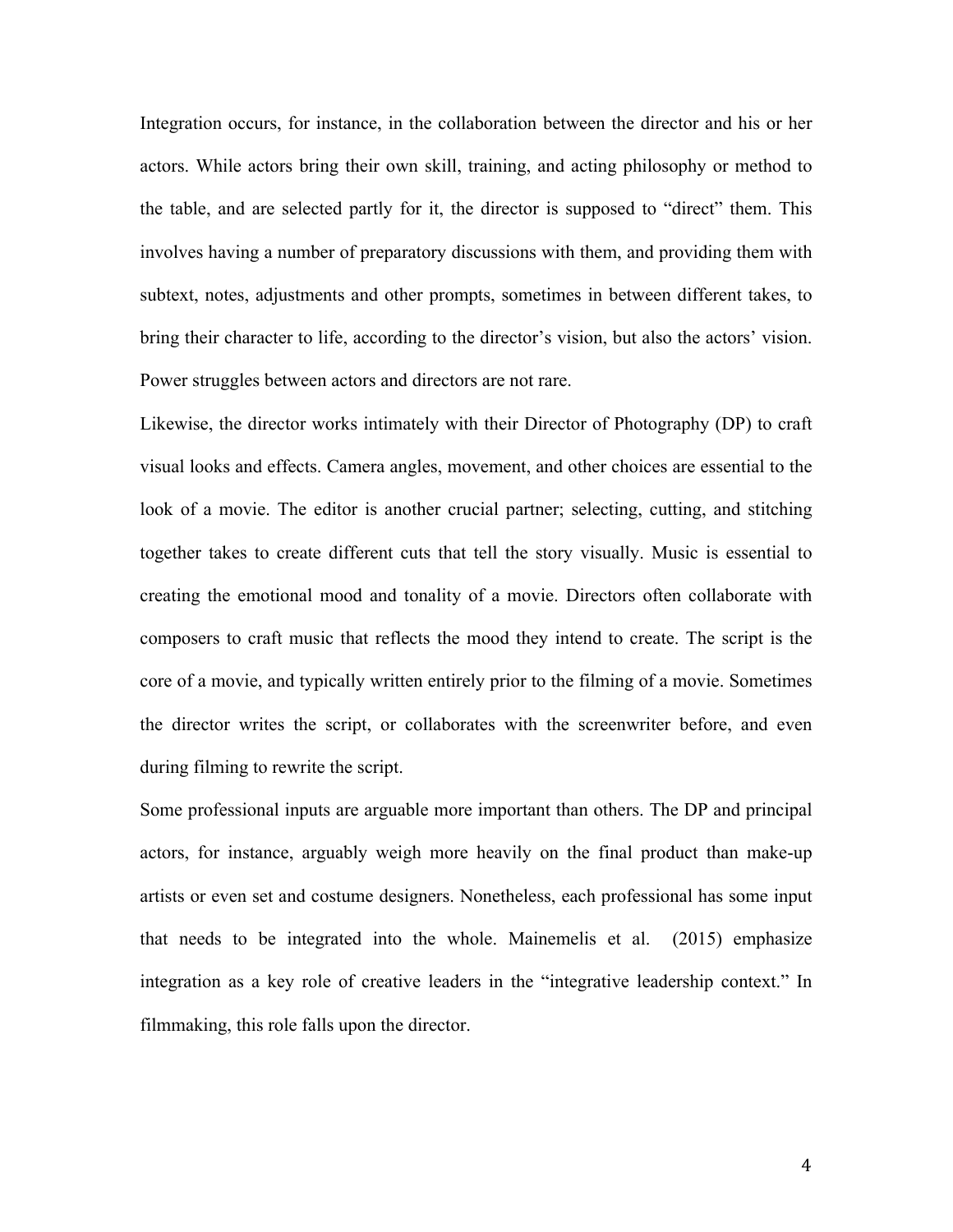How do directors do it? More specifically, to what extent do they involve others in the process of integration? While the final product is a collective effort, the act of integrating heterogeneous inputs itself is not necessarily so. At the limit, integration could be done solely by the director, in an autocratic manner. At the other end of the spectrum, it could be shared with others, in a more democratic manner.

This position paper explores variation along these two extremes: autocratic vs. democratic integration, through examples from different, famous directors. Some directors, such as Lars Von Triers, are known to be "control freaks", who attempt to micromanage all aspects of filmmaking, and are even reluctant to credit other people's inputs. Others, such as Richard Linklater, are known to collaborate extensively with their crew and cast, often writing the script, even the concept of the movie itself, with his actors, and collaborating with the same, intimate crew repeatedly. Through a few illustrative examples, we develop hypotheses about the factors that influence the extent to which directors share the burden of integration in filmmaking.

## **APPROACH**

We chose to focus our study on the filmmaking industry because, while directors are undoubtedly the leaders of the creative process, having the greatest creative influence on films, filmmaking nonetheless demands a high degree of creative collaboration, with various professionals making distinct, credited creative contributions. The job of a movie director requires strong creative skills and a creative vision. It also demands leadership skills, such as the ability to inspire and integrate high-magnitude creative contributions from various other professionals. Indeed, Mainemelis et al. (2015) identify filmmaking as an exemplar of the integrative context.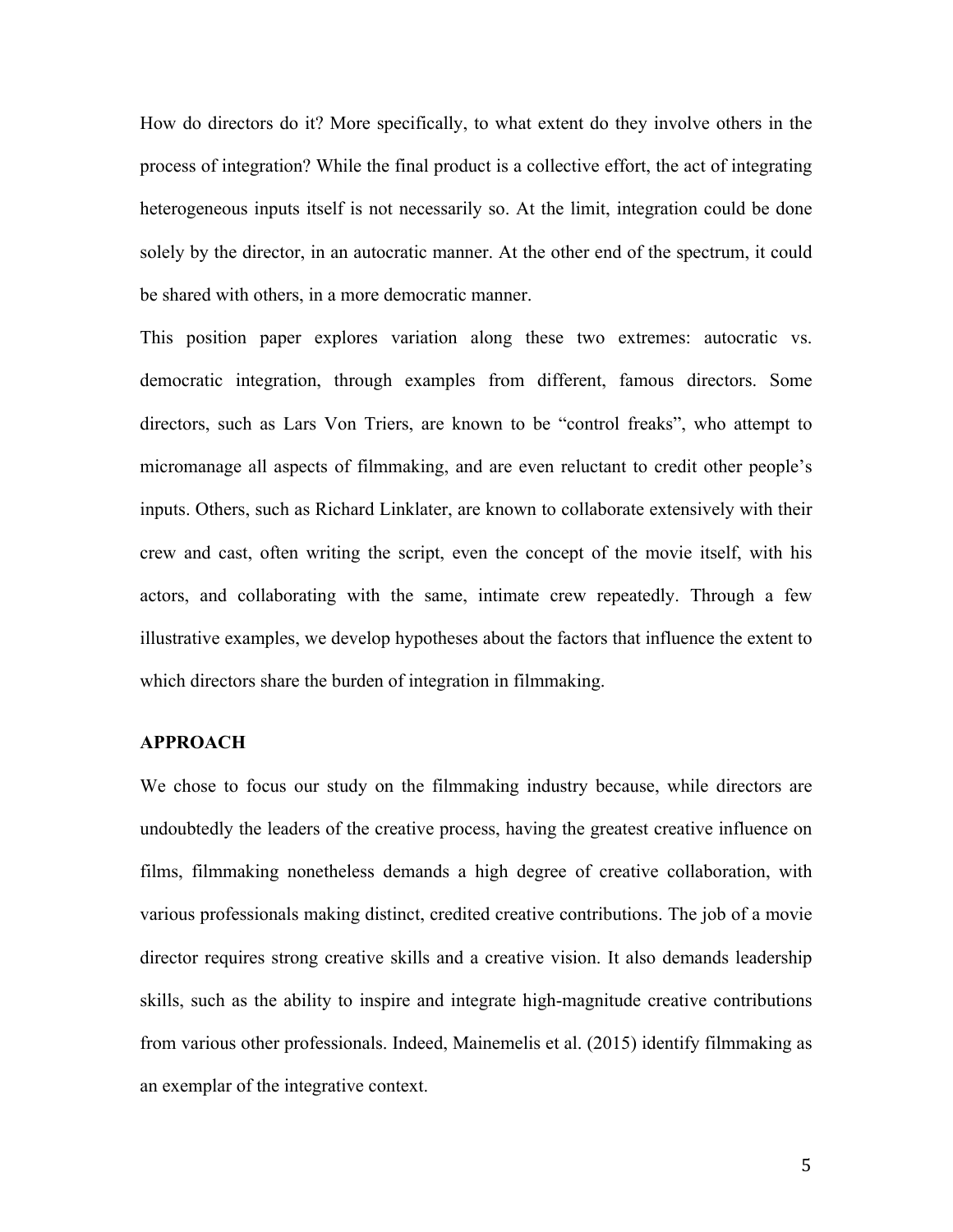Having narrowed down our exploration to filmmaking, we chose to investigate movie directors that seemed to vary maximally on our variable of interest: the extent to which they integrate creative contributions among their team in an autocratic vs. a democratic manner. This led us to investigate six renowned movie directors who seem to vary considerably on that continuum: Christopher Nolan, George Lucas, John Lasseter, Lars von Trier, Quentin Tarantino, and Richard Linklater. In particular, this selection was based on three criteria: (i) we chose directors who also wrote the screenplay of their movies, so as to follow the creative process from the earliest stage of idea generation; (ii) we included directors who produced several successful, internationally recognized movies, including prequel/sequel, sagas and animated films, which require the management and coordination of a wide range of experts; (iii) we identified directors who differed from each other in terms of attitude, personal characteristics, working habits and genres of movies they typically directed. We collected and analyzed a wide array of secondary sources about these six directors: 13 videos, 4 documentaries, 39 articles, 7 interviews, and 2 books.

### **EMERGING THEMES**

Our exploration confirmed that movie directors indeed seem to vary considerably in the extent to which they integrate various contributions in an autocratic vs. a democratic manner. Furthermore, we identified seven possible factors that appear to be associated with this variation: (1) The personality of the director, in particular, their apparent need for control; (2) The temporality of involvement of others in crafting the vision: early vs. late; (3) Secrecy, or the extent to which directors protect the creative process from others vs. leave it open; (4) Directors' tendency to work with the same crew and cast across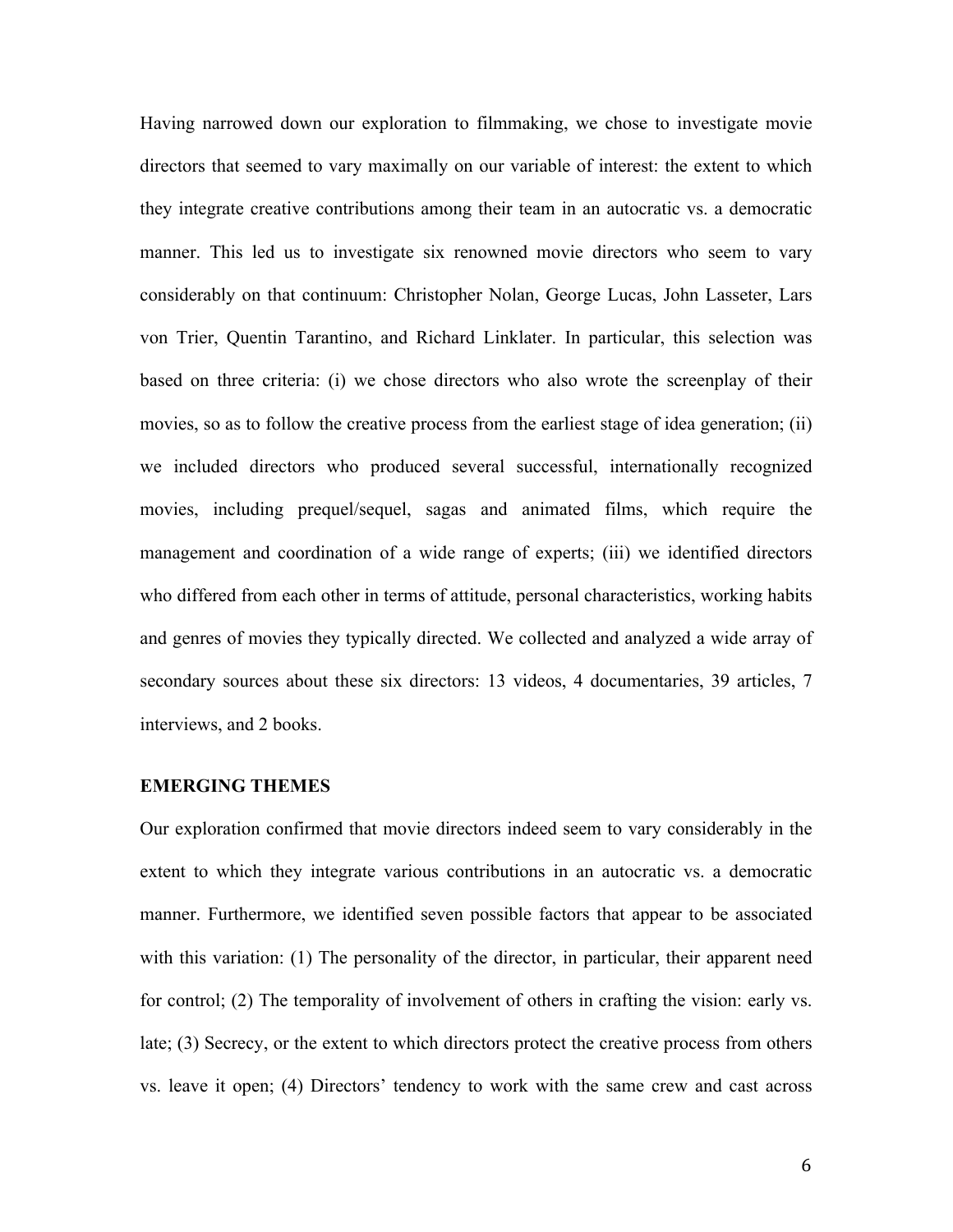different movies or not; (5) Consolidation of roles by the director; (6) Technology, in particular how high vs. low tech the movie is, as indicated by the extent and complexity of special effects or animation in the film making process; and (7) The organization of the filmmaking process, such as whether rehearsals occur or not, or time is allotted for creative reorientation during the film making. Next, we illustrate these seven factors with examples from the six directors we investigated.

## **Personality of the director - need for control**

The personality of the director seems to influence the degree to which they integrate other professionals' contributions autocratically or democratically. Some directors seem to have a higher need for control than others. Linklater and Lasseter, for instance, seem to possess a relatively lower need for control than other directors:

"Filmmakers are control freaks. For us, it's about bending the elements of a story into existence. But you had to give up full control, and admit you have a major collaborator sitting with you at all times: that's the unknown, the future. You're counting on it being there, but you don't know what it is yet.'" (Richard Linklater - Linklater's case)

"I still understand the need for faith in a creative context. Because we are often working to invent something that doesn't yet exist (…). When we trust the process, we can relax, let go, take a flyer on something radical. We can accept that any given idea may not work and yet minimize our fear of failure because we believe we will get there in the end" (coproducer - Lasseter's case)

Tarantino offers a good contrast to these, especially with respect to dialogue. He insists that actors remain absolutely faithful to his scripts:

"Actors aren't there to riff. They're there to say the dialogue. If their riffing is genius, I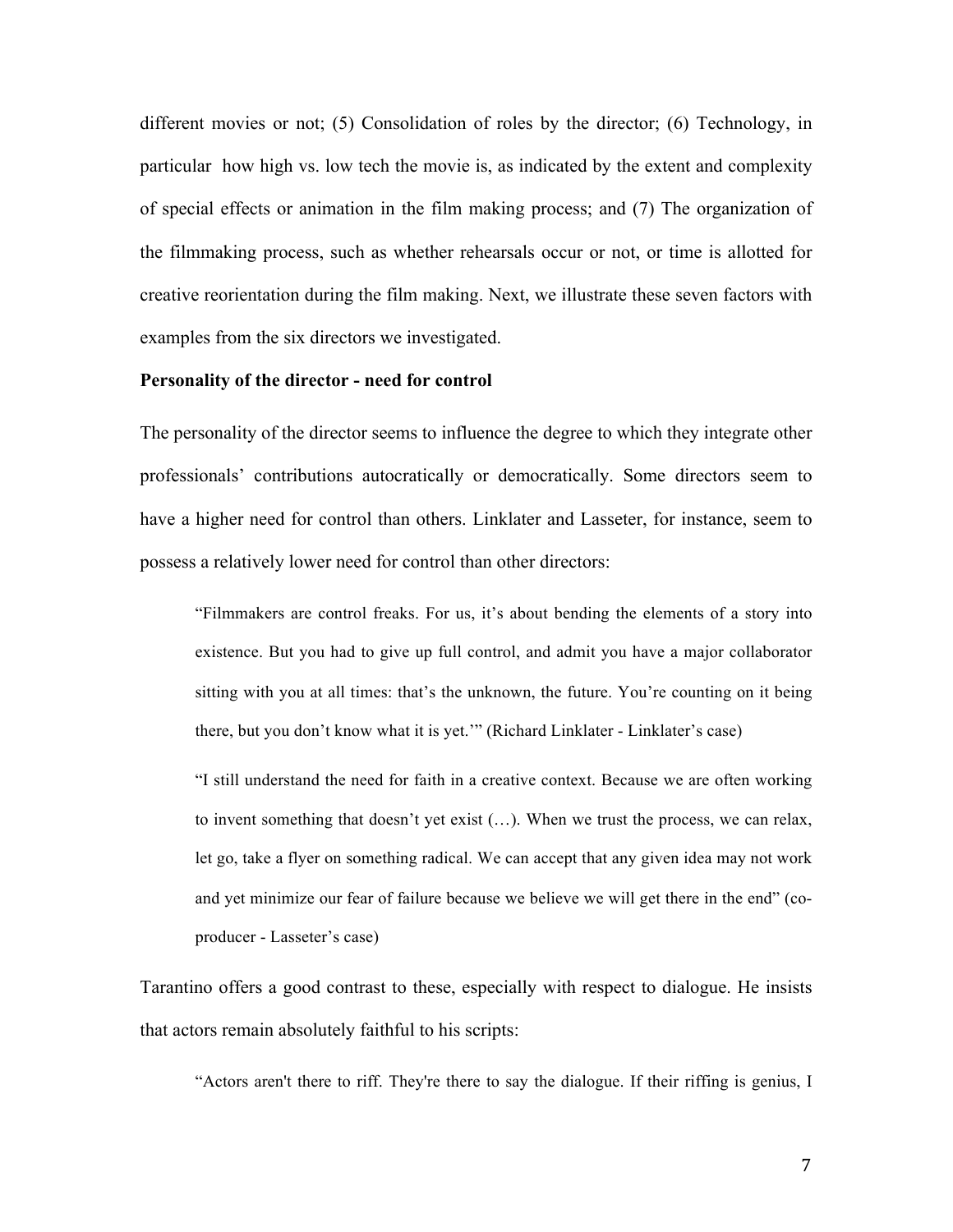will take credit for it" (Quentin Tarantino - Tarantino's case)

Nolan and von Trier also demonstrate a high need for control:

"I almost never get to leave the set. I have to go pee sometimes, of course, but otherwise I'm there, by the camera, the whole time." (Christopher Nolan - Nolan's case)

"I like that you're at the mercy of the director and don't know where you're going." (Lars von Trier – von Trier's case)

#### **Involving others early vs. late in crafting the vision**

Creative leadership requires awareness of the temporal complexity dimensions of creative projects (Halbesleben et al., 2003, Mainemelis, 2002). In our exploration, we found indication that temporality indeed had an influence on the integrative process. More specifically, we hypothesize that how early directors involve others in crafting the vision influences the degree to which they integrate other professionals' contributions autocratically or democratically. The directors who involve others early tend to integrate more democratically. Linklater for example wrote the entire script of the movie "Before Sunset" with the two main actors, Ethan Hawke and Julie Delpy:

"Ethan and Julie brought much of themselves to [the previous] work, a lot of their ideas and story, so when the three of them [Linklater, Hawke, Deply] decided to make the second movie they wanted to come in as writers." (co-producer - Linklater's case)

### Ethan Hawke commented:

"We talked about it for years and we realize we really had to do it, we all, for about a year, exchange emails, writing different scenes and say 'try to write on this subject, on that subject' and then one day Julie posted us forty pages…I was pregnant with the idea for a while." (actor - Linklater's case)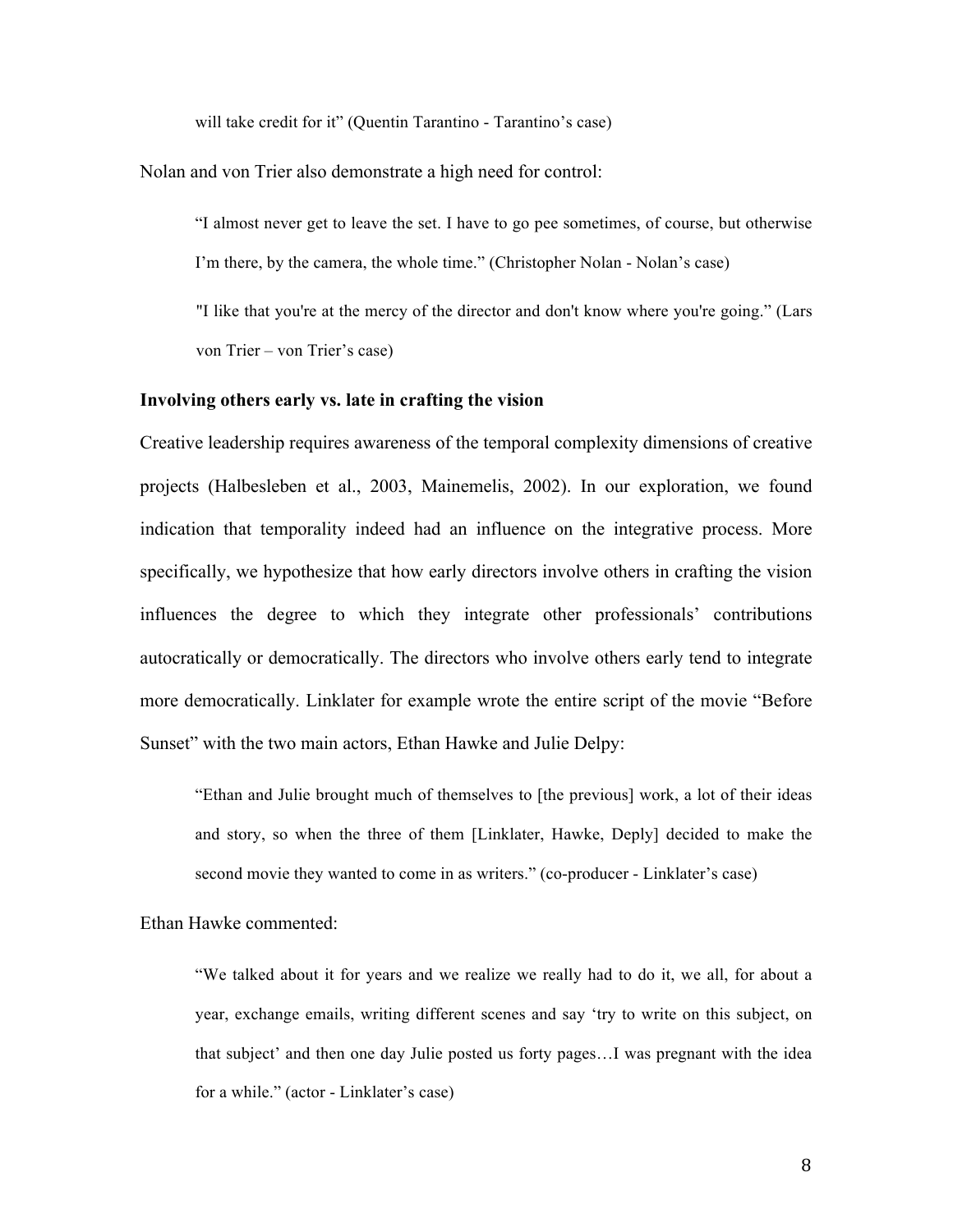John Lasseter, at Pixar, also integrates followers' creative contributions in the initial stages of the creative process:

"I come up with the initial concepts. We bounce the idea around with the crew we have. Most of them have computer backgrounds, but over the years they've become quite savvy with animation and stories. So we usually develop the stories together, and I'll do the storyboard. From the storyboard we define what needs to be modeled.

We generally divide up the modeling task between the crew. I'll do some modeling, and then I'll do all the animation, generally." (John Lasseter – Lasseter's case)

# **Secrecy**

Another factor we found associated with autocratic vs. democratic integration was secrecy. Tarantino, for example, is very secretive about his scripts, and different cuts of his movies:

"The script was sent out to actors with the warning "If you show this to anybody, two guys from Jersey [Films] will come and break your legs."" (Quentin Tarantino - Tarantino's case)

Brad Pitt, in a conference press about the movie "Inglorious Bastards", declared:

"No one has seen the film yet, because Quentin kept it under wraps, so it could be very nice for us tonight to see all it together, because all we know is we wrapped three months ago. We shot our respective parts and, suddenly, here we are" (actor - Tarantino's Case)

The same thing could be said for Nolan:

"Secrecy is less of a fact on a Christopher Nolan production than it is a working method. Michael Caine was allowed to keep his script for Interstellar, but each page of every copy of the script bore his name, so it could be traced back where it to go missing" (interviewer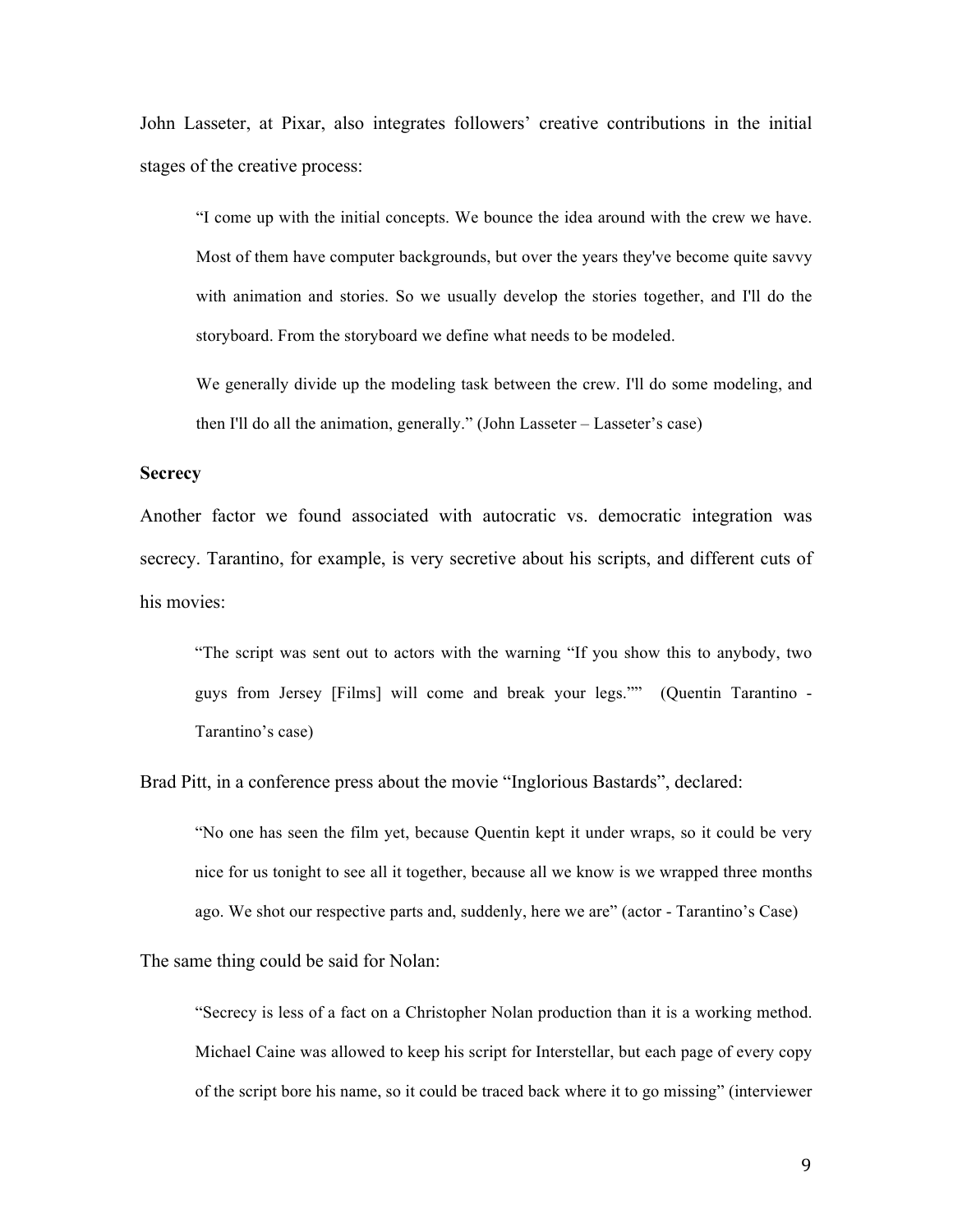#### - Nolan's Case)

This need for secrecy stands in stark opposition with the collaborative and sharing practices associated with a democratic creative exchange, where leaders usually rework the story and change the plot to integrating other professionals' ideas.

## **Working with the same crew and cast across movies**

Although integrative creative leadership seems to be associated with higher degree of recombination (Mainemelis et al. 2015), some directors seem to find benefits in working with the same crew, cast, and/or producer across projects (Alvarez et al., 2005; Alvarez and Svejenova, 2002). Additionally, even though movies are typically organized as temporary projects (Bechky, 2006), some movies, such as Pixar's animations, are produced by permanent organizations, even though they are projects within the organization. We hypothesize that working with the same team across projects helps the integration and might favor a more democratic type of integration, by reducing the need to constantly communicate and clarify expectations. Nolan, for instance, worked with the same directorial team (1st AD Nilo Otero, 2nd AD Brandon Lambdin, and 2nd 2nd Greg Pawlik) on several of his films, and said:

"I rely on Nilo to keep a quiet set with no cell phones, and hopefully without making things too tense. He does a good job making people feel at ease, while also making it clear that we're going to be extremely focused on the work that's going on." (Christopher Nolan – Nolan's case)

Linklater and Tarantino also like to work with the same crew and actors:

"His collaborators often stay with him, his assistant and office manager Kirsten McMurray answered an ad for part-time work as a college student, ten years ago, and

10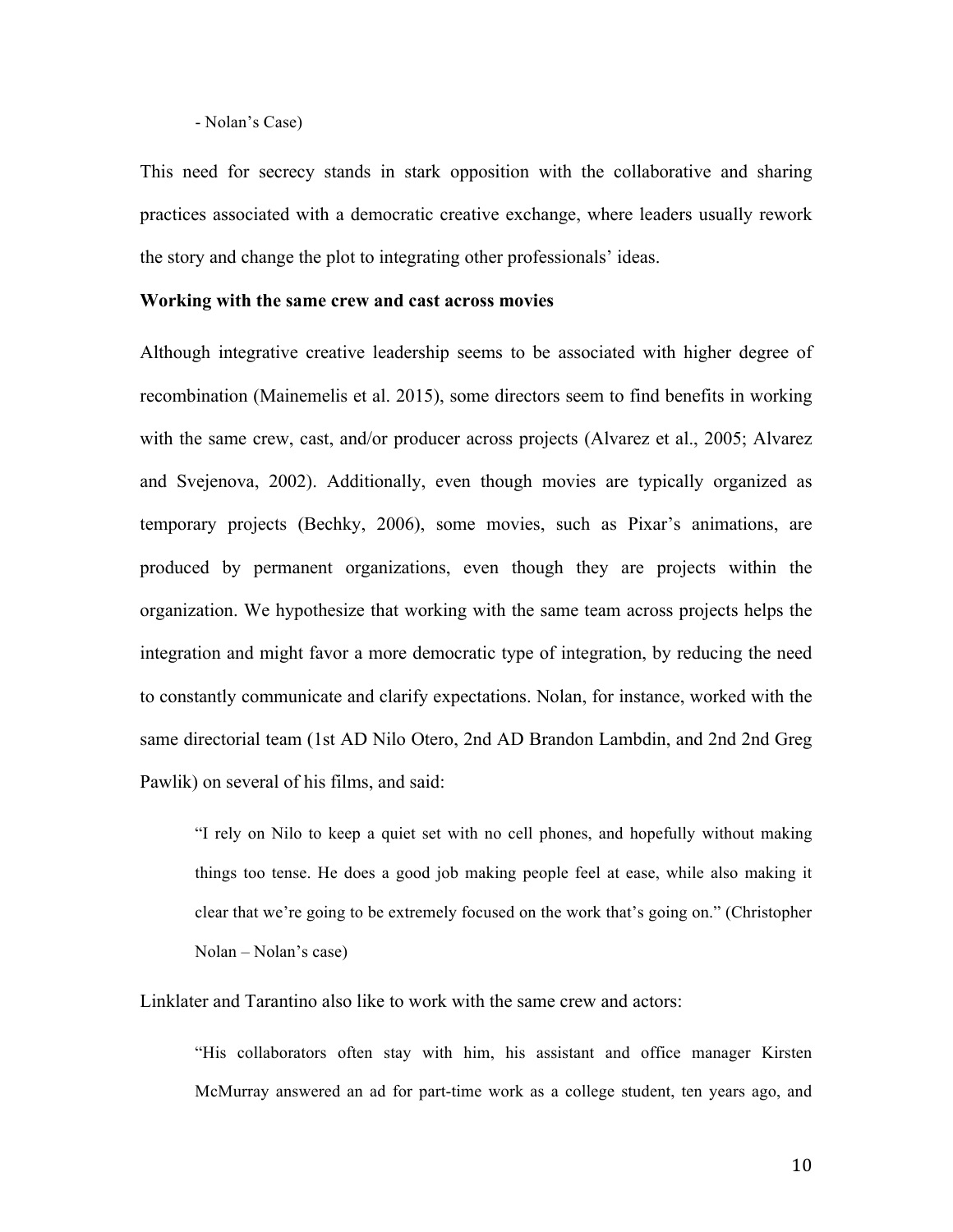never left. Vince Palmo has been the assistant director on almost all his features over the past decade." (interviewer - Linklater's case)

"I had the same problem with Sam for about a decade, it's hard not to write for these guys, they say my dialogues so well…for seven months of the year and a half that I was writing Kill Bill, Bill just sounded like Sam" (Quentin Tarantino - Tarantino's case)

Directors seem to work repeatedly with people that share similar beliefs and behaviors:

"I'm very straight with the team. And if I were to get involved in a project and feel that we weren't seeing the same film, I would run a mile" (Christopher Nolan – Nolan's case)

## **Consolidation of roles by the director**

Consolidating roles has been well-documented in the literature as a strategy to help integration, and for an individual to increase their power (Alvarez et al., 2005; Baker & Faulkner, 1991; Bechky, 2006; Svejenova, 2005). Our investigation yielded a number of examples of directors who consolidate different roles besides that of director, such as screenwriter or DP. Such a practice seems to favor a more autocratic approach to integration. Some directors go even further than role consolidation, and overstep the boundaries of their role into others' roles. Lars von Trier, for example, often operates the camera himself, overstepping on the responsibility of the DP. In the movie "Manderlay", for instance, he credited himself as DP, alongside Anthony Dod Mantle, the DP he had hired. When a journalist asked him how many shots of the movie he did, he answered:

"Almost all of them, actually. Anthony did one scene, I think." (Lars von Trier - von Trier's Case)

Tarantino demonstrated a similar behavior when he was reluctant to credit Roger Avary, the screenwriter, as co-writer for Pulp Fiction: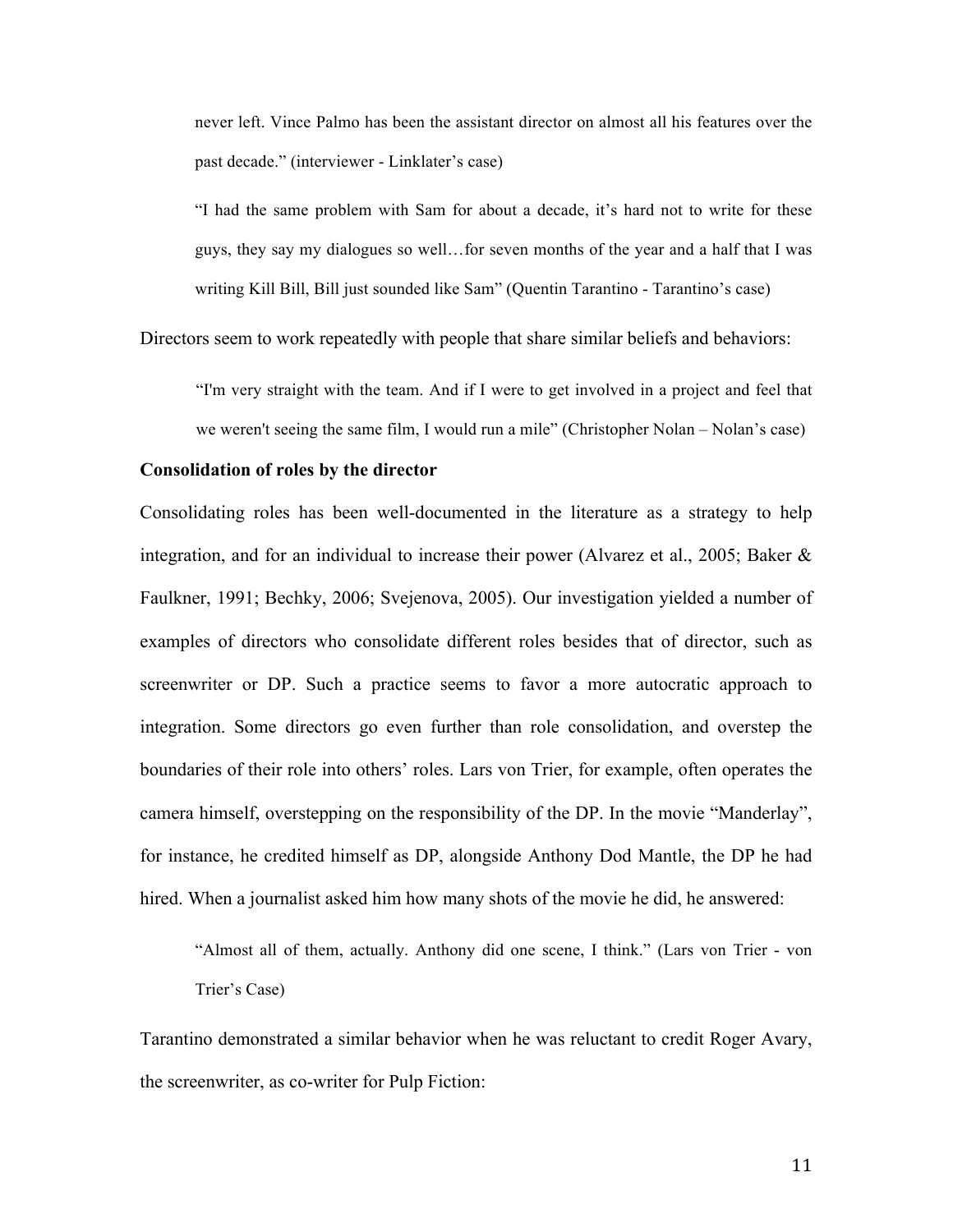"He didn't write the script," Tarantino says today. Avary contributed the story about the boxer, which is the centerpiece of the movie (…) After production on the movie began, Avary reportedly received a call from Tarantino's attorney, demanding that he accept a "story by" instead of a co-writer credit, so that Tarantino could say, "Written and directed by Quentin Tarantino." (...) Tarantino told him that if he didn't accept the "story by" credit, Tarantino would write his section out of the script and Avary would get nothing." (interviewer – Tarantino's case)

Christopher Nolan and George Lucas tend to master other roles as well, and generally be interested in minute details of the process:

"I'm interested in every different bit of filmmaking because I had to do every bit of it myself, from sound recording and ADR to editing and music. [my study] gave me a really good grounding in knowing overall what has to go into a film technically" (Christopher Nolan - Nolan's Case)

"I was working with a British editor and the scenes would come back, and I'd go on the weekends and look at the scenes with the editor, and they just weren't working. I was very down about the whole situation. So I went in myself on Sundays and started recutting the movie…As I started to cut the film together, I realized that I was making cuts that were, you know, a foot away from where the editor had been making them. And I had been using the same takes that I'd given him" (George Lucas - Luca's case)

# **Technology**

Large, technology-intensive productions, such as Pixar's animated films, or specialeffects laden movies such as Star Wars, require a larger crew of highly skilled individuals, as compared to lower-tech, productions more characteristic of independent movies, or European productions.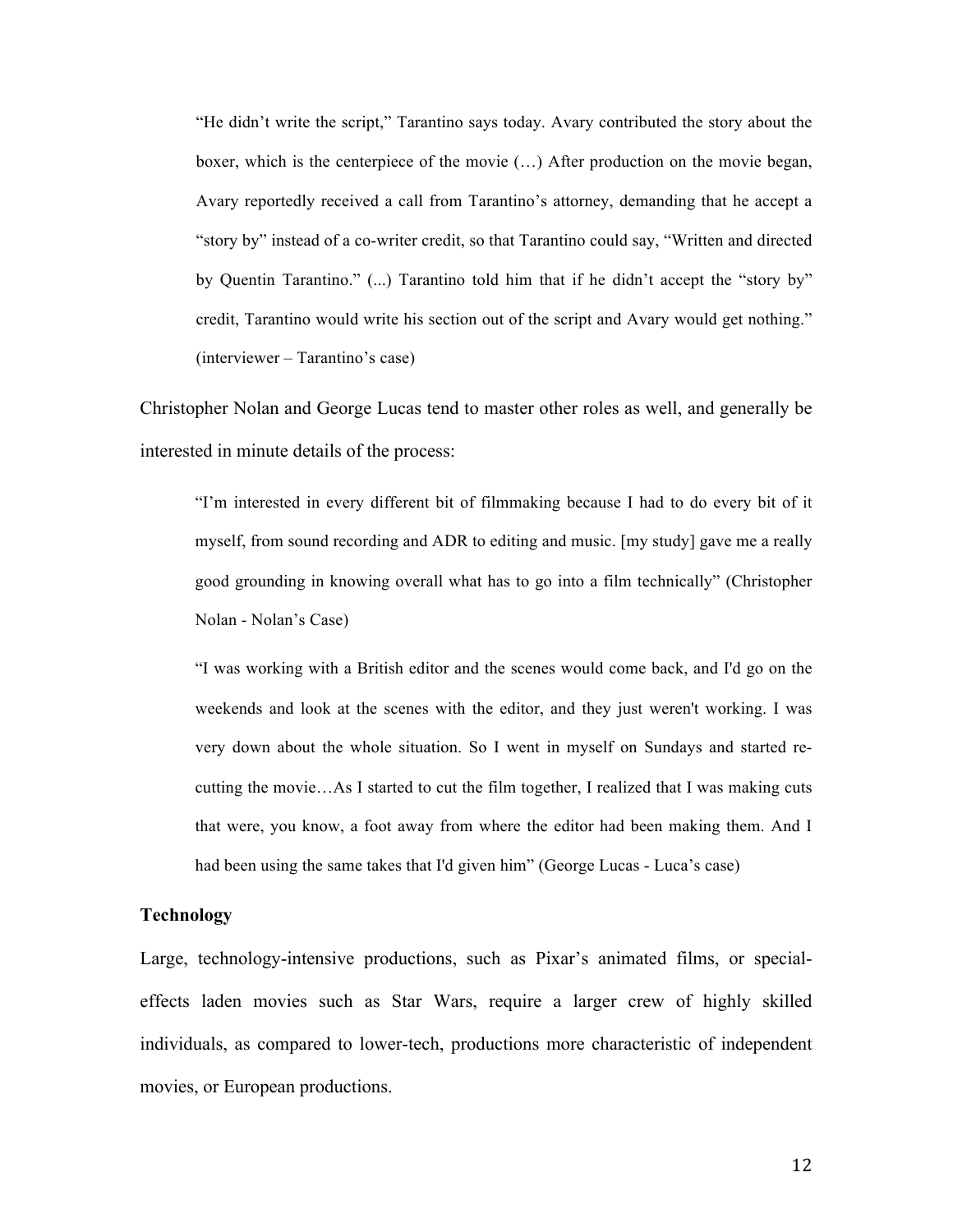Lars von Trier and his film school colleagues specifically articulated a method of filmmaking, dubbed Dogma 95, that is low-tech, including using natural light instead of lighting equipment, sound being produced at the same time as images, and hand-held cameras (Lumholdt, 2003). Such rules allow for the use of a smaller crew and arguably allow the director to control more of the process than a large-scale production such as Pixar's animations, where it is impossible for the director to micromanage all aspects of the process (Catmull & Wallace, 2014).

"Because making a movie involves hundreds of people, a chain of command is essential. But in this case, we had made the mistake of confusing the communication structure with the organizational structure. Of course an animator should be able to talk to a modeler directly, without first talking with his or her manager. So we gathered the company together and said: Going forward, anyone should be able to talk to anyone else, at any level, at any time, without fear of reprimand." (co-producer - Lasseter's case)

"We start from the presumption that our people are talented and want to contribute. We accept that." (co-producer - Lasseter's case)

"If there was one thing we prided ourselves on at Pixar, it was making sure that Pixar's artists and technical people treated each other as equals." (co-producer - Lasseter's case) We therefore hypothesize that the more technologically sophisticated productions, which require more skilled technicians, are more likely to lend themselves to a democratic process of integration than smaller, low-tech productions. That said, low-tech productions are not necessarily associated with autocratic integration, as shown in Linklater's example. However, we argue that this type of production allows more variability than highly technical productions.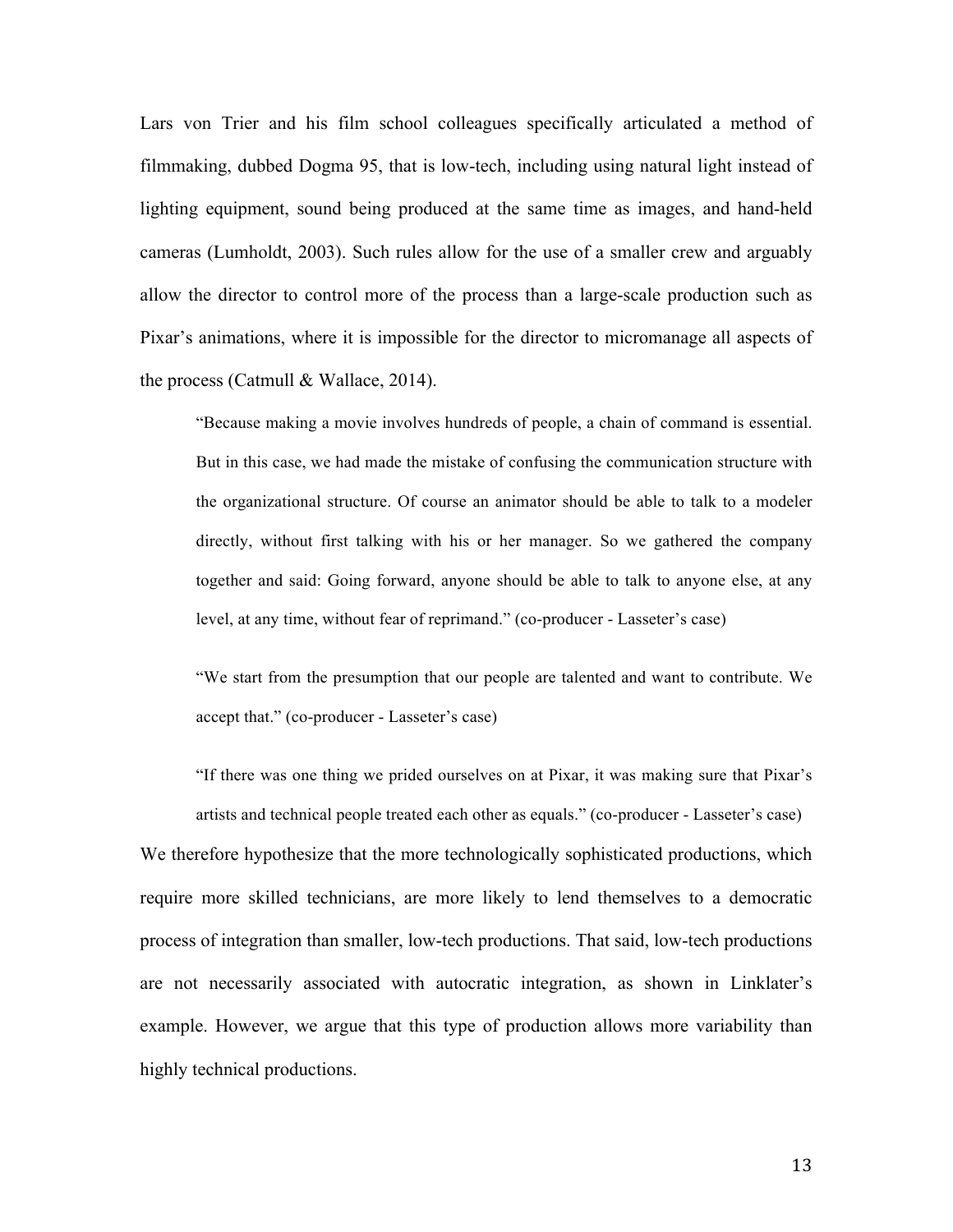## **Organization of the filmmaking process**

Movies are complex and expensive ventures. The number of professionals involved in creating one, and the equipment needed are critical and have an impact on the overall costs. For this reason, time is of the essence on a movie set. Directors typically do not have the luxury of extra time. Yet, research on creativity has emphasized the importance of improvisation (Barrett, 1998; Vera and Crossan, 2004) and play (e.g. Mainemelis & Altman, 2010; Mainemelis & Dionysiou, 2015) in the creative process. We hypothesize that directors who build in time for rehearsal and improvisation in the filmmaking process to practice integration in a more democratic manner. Linklater is a case in point: he often rewrites the entire script with his main actors during rehearsal time:

"He schedules a lot of rehearsal time—two solid weeks or so before production starts and goes through each scene in an open-ended way, talking about character motivations and getting actors to riff. Most of the rehearsal time is spent rewriting the screenplay, line by line, drawing out and molding his work against performers' strengths and styles. "Often what I write is incredibly 'written,' pretentious" he says. "Then it's like: How do we undercut this?" The original ideas work their way into the scene, but the language changes. By the time the cameras start rolling, the screenplay is halfway between the voice of the writer-director and the voices of his actors" (Richard Linklater – Linklater's case)

"Some directors are tyrants, driving their actors with lengthy, chaotic shifts; abusing their crews; and running through assistants like silk stockings in a berry patch. This isn't Linklater's style" (interviewer - Linklater's Case)

Linklater also shot his Oscar-winning movie "Boyhood" across 12 years, to follow the evolution of the main character from the age of 5 to 18. He did so by filming every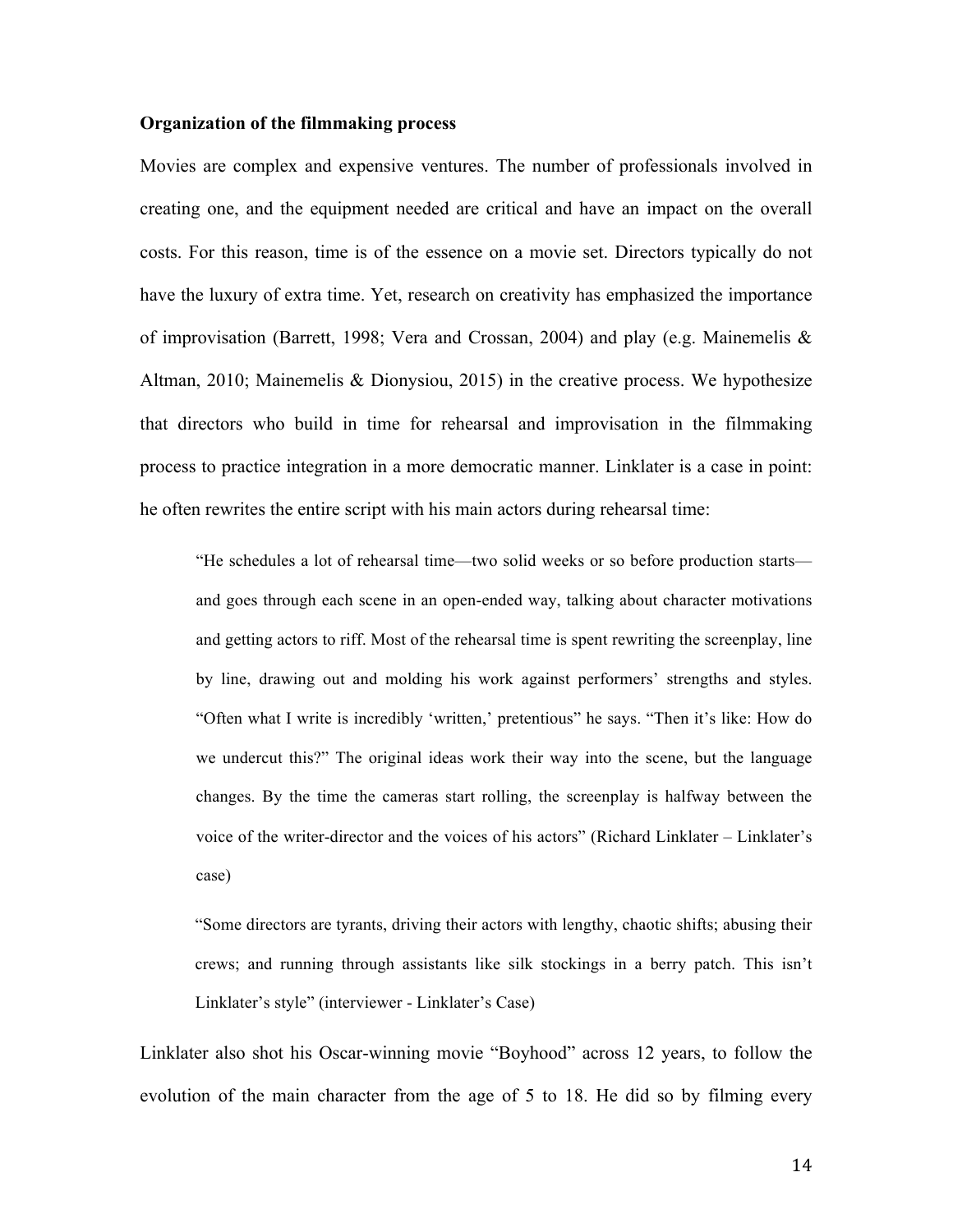Summer with the same cast for 12 years. Such an unusual filmmaking practice is undeniably part of the movie's success.

While Nolan is very demanding on set, he nonetheless tries to create a comfortable environment and leave room for experimentation:

"I really try to be different [and adapt] for every actor, I try to make them comfortable, I try to get the best out of them. You hear stories of directors deliberately making actors uncomfortable, but I always make the actor feel that they have what they need to explore a scene." (Christopher Nolan - Nolan's Case)

"I learned lots of things on Memento, but one thing I've always adhered to since then is letting actors perform as many takes as they want. I've come to realize that the lighting and camera setups, the technical things, take all the time, but running another take generally only adds a couple of minutes. If an actor tells me they can do something more with a scene, I give them the chance, because it's not going to cost that much time. It can't all be about the technical issues." (Christopher Nolan - Nolan's Case)

"With Insomnia, Al Pacino liked to rehearse very, very carefully, block things out, and do a lot of takes. His first take would be perfect, but he really wanted to talk about things, whereas Hilary Swank didn't want to rehearse too much. She wanted to save it, then do what she was going to do in one or two takes and no more. As a director, you have to figure out how to balance those things, because you want them both to feel that they're being given the floor in the way they need for what they're doing." (Christopher Nolan - Nolan's Case)

Quentin Tarantino seems to dedicate extra-time building the character with actors, in order to be more effective on set: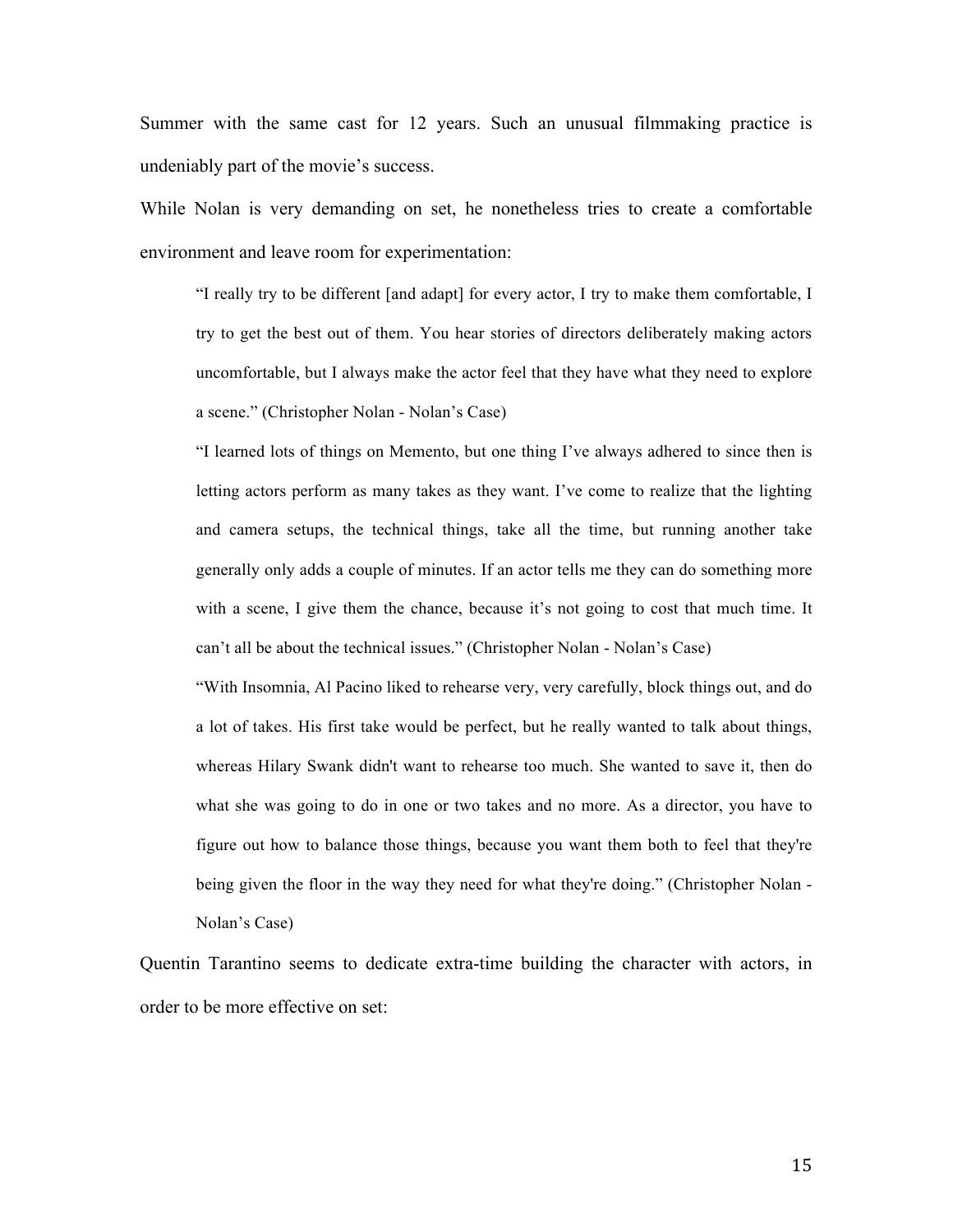"Quentin briefs me on my character background for many weeks actually, he made me watch quite a few old movies, talk to me about what my character background would be" (actress – Tarantino's case)

Other ways of organizing the filmmaking process that seem to favor more of a democratic process of integration is by establishing routines, learning routines and designing learning mechanisms. Those routines seem to enhance the collaborative context and creative output.

At Pixar, for example, John Lasseter has founded a body called the Braintrust, a team of long-timer, expert Pixar filmmakers, in charge of reviewing and critiquing Pixar's movies throughout the entire creative cycle:

"First we draw storyboards of the script and then edit them together with temporary voices and music to make a crude mock-up of the film, known as reels. Then the Braintrust watches this version of the movie and discusses what's not ringing true, what could be better, what's not working at all." (John Lasseter – Lasseter's case)

The goal of the Braintrust is to give feedback about Pixar movies under development:

"The Braintrust is fueled by the idea that every note we give is in the service of a common goal: supporting and helping each other as we try to make better movies." (coproducer -Lasseter's case)

"A good note doesn't make demands; it doesn't even have to include a proposed fix. But if it does, that fix is offered only to illustrate a potential solution, not to prescribe an answer." (co-producer - Lasseter's case)

Quentin Tarantino also uses some learning routines, as organizing Cine-forums, in order to foster creativity and collaboration among his team: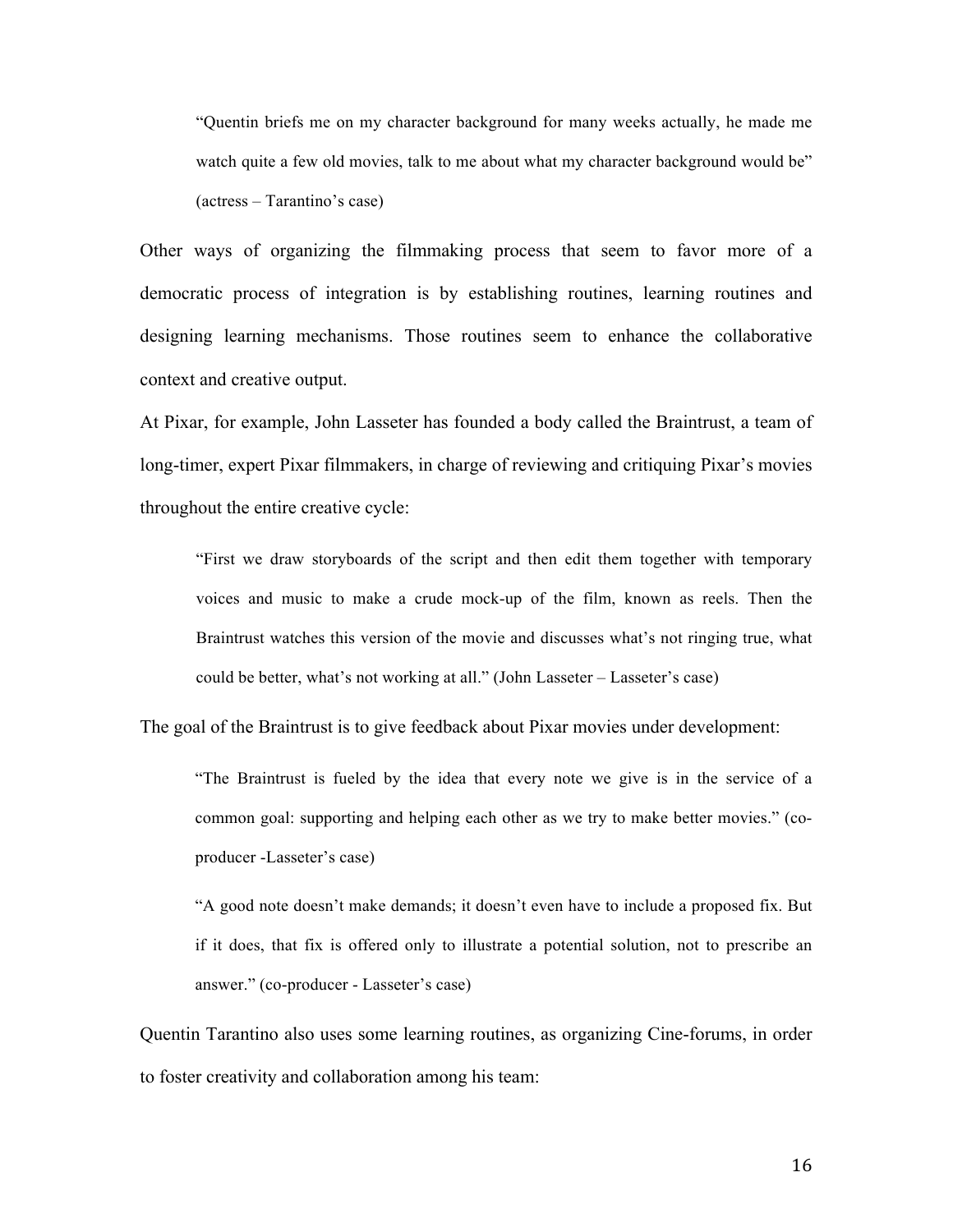"There is something which is quite incredible, Quentin organized a Cine-club every week, we saw lots of films from that period [World War II]" (actress – Tarantino's case)

### **IMPLICATIONS**

The integrative creative leadership conceptualization focuses on "the leader's role in integrating his or her creative ideas with the diverse creative ideas of other professionals in the work context" (Mainemelis et al., 2015, p.398). Our investigation reveals a fairly wide continuum in the manner in which leaders combine their creative contributions with their followers'.

### **Democratic Integration**

Factors that we hypothesize are associated with a more democratic form of integration include leaders involving followers early in the creative process, leaders demonstrating a relatively lower need for control, setting up structures and routines that enable collaboration and sharing, such as rehearsal time and Pixar's Brainstrust, tending to work with the same team across projects, and projects that are more technically complex. These findings are interesting in light of the debates in the literature about leadership styles and creativity. Some authors find that an empowering leadership style is positively linked with creativity, because it encourages employees' autonomy and freedom, while a directive leadership style appears negatively related to followers' creativity (Zhang et al., 2010). Creativity however, like many organizational phenomena, involves fundamental paradoxes (i.e. tensions between novelty and usefulness, idea generation and implementation, exploration and exploitation). A fundamental tension for the creation of something novel and useful is the need for both freedom and stability/structure in the process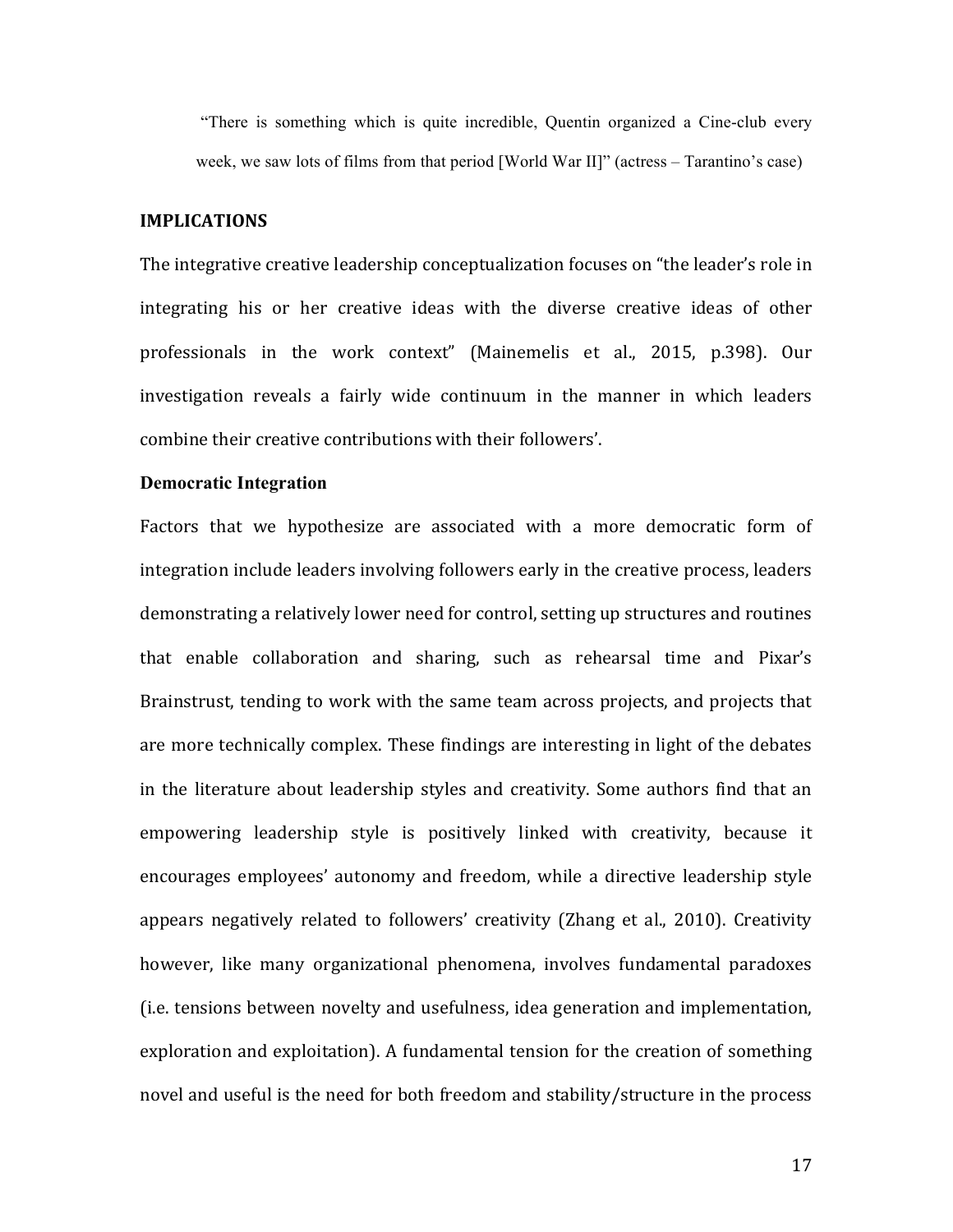(Fortwengel et al., 2016; Cirella, 2016).

Creative leadership may therefore involve not only providing freedom, but also designing and sustaining structures and routines (Goncalo et al., 2015; Lampel et al., 2014; Cirella et al., 2016; Verganti, 2016). Concerning this challenge, we observe that leaders can design, manage and adopt a tapestry of learning mechanisms, i.e. a combination of conscious and planned engines that encourage *collective* learning and development (Popper and Lipshitz, 1998; Shani and Docherty, 2008). We also observed that utilizing design thinking is a powerful way to engage people in action by anchoring them directly into the creative process. Our findings provide an example of how this may happen. In integrative creative practices that are democratic, leaders provide freedom to their collaborators, but they also set up purposeful learning mechanisms by design in the form of structures and routines (such as Pixar's Braintrust and Linklater's early and long rehearsals).

### **Autocratic Integration**

Factors that we hypothesize are associated with a more autocratic form of integration include leaders demonstrating a high need for control of the creative process, consolidating roles or master and overstepping on other professionals' roles, asking for secrecy, especially during the initial stages of the creative process, working with different crews across projects, involving others later in the process, having less time for improvisation and play, and having a less technologically complex process and a smaller crew. In integrative contexts, the creative character of the work is open to various interpretations and debates among collaborators throughout the creative process (Lampel & Shamsie, 2003). Yet, our findings seem

18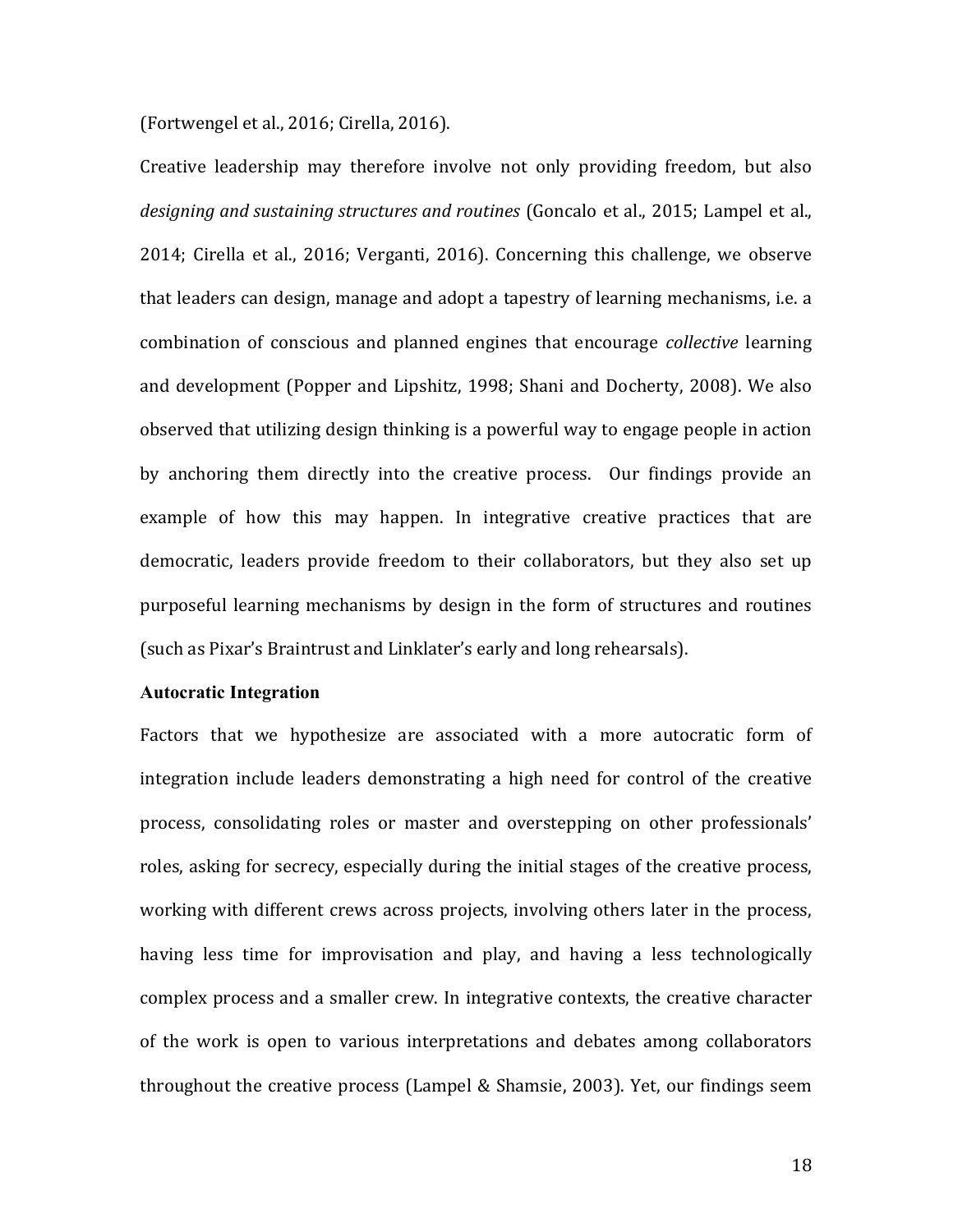to imply that leaders on the autocratic end of the continuum seem averse to debating different creative interpretation of their work. This may be due to their high skills and competences (e.g. Tarantino on dialogues), but also their personal leadership style preference.

# **CONCLUSION**

In this manuscript, we have identified some relevant insights about integrative creative leadership in the context of filmmaking. In particular, our examples highlight the likely existence of a continuum from autocratic to democratic integration, and identify factors possibly associated with variations on this continuum. While the integrative context of creative leadership implies collaboration among various heterogeneous professionals, such a collaboration does not necessarily imply democracy or equality. Integration can still occur in an autocratic manner. While we are agnostic about whether a more autocratic or more democratic approach to integration lead to higher or lower quality, or more innovative products, it would be interesting to explore this question in further studies. Another possible avenue for further research revolves around collective and shared leadership (e.g. Denis, Langley, & Sergi, 2012; Friedrich et al. 2009; Pearce  $\&$ Conger, 2003), which have been presented as examples of integrative creative leadership (Mainemelis et al., 2015). It would be interesting to explore the relationship between formal and informal leaders (e.g. DP, screenwriter, costume designer, music composer) in the light of these theories.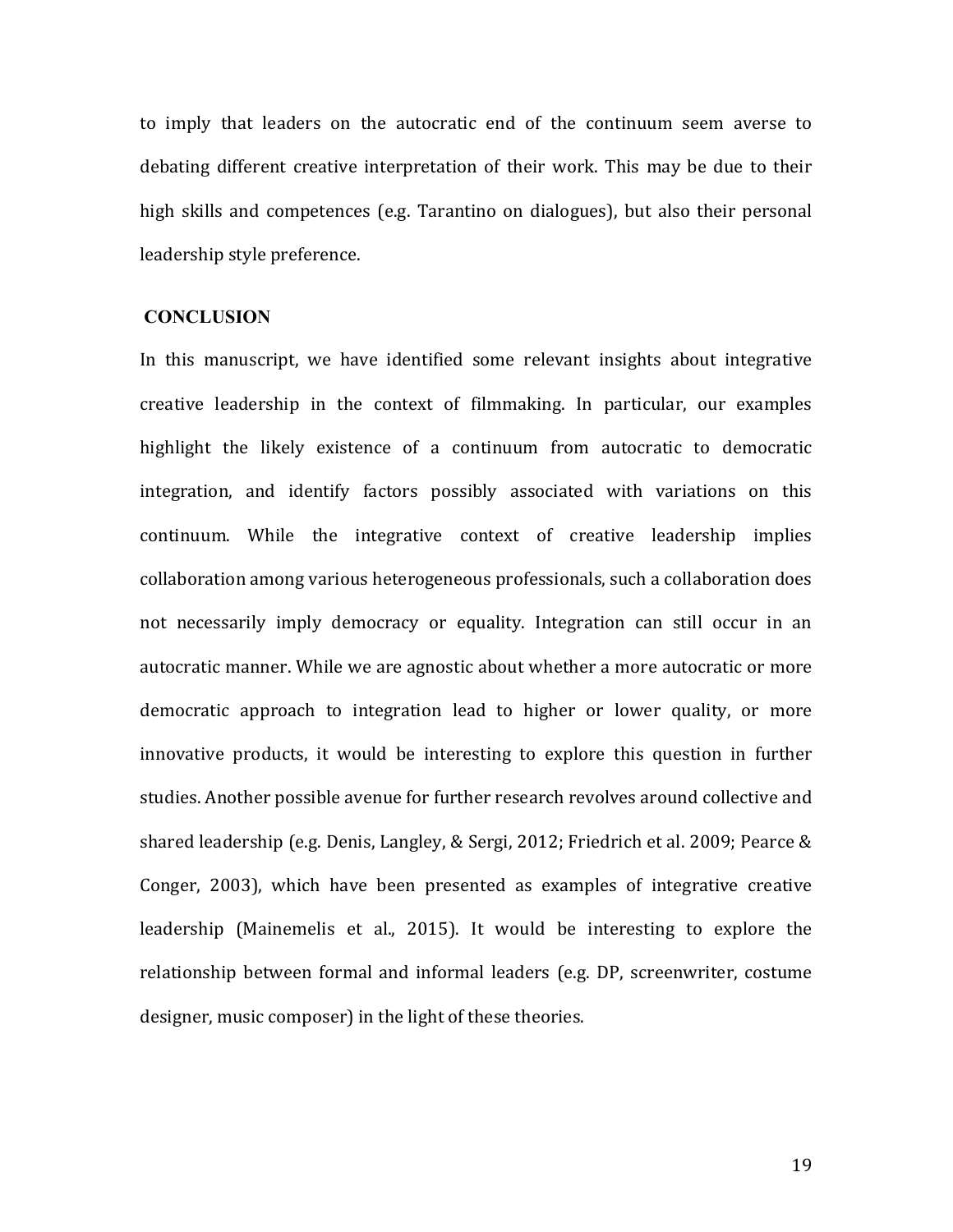# **REFERENCES**

Alvarez, J. L., Mazza, C., Pedersen, J. S., & Svejenova, S. (2005). Shielding idiosyncracy from isomorphic pressures: Towards optimal distinctiveness in European filmmaking. *Organization*, 12, 863–888.

Alvarez, J. L., & Svejenova, S. (2002). Symbiotic careers in movie making: Pedro and Augustin Almodovar. In M. Peiperl, M. Arthur, & N. Anand (Eds.), *Career creativity: Explorations in the remaking of work* (pp. 183–208). New York, NY: Oxford University Press.

Amabile, T.M. (1996). Creativity in context. Boulder, CO: Westview.

Barrett, F. J. (1998). Creativity and improvisation in jazz and organizations: Implications for organizational learning. *Organization Science*, 9, 605–622.

Basadur, M. S., Graen, G. B., & Green, S. G. (1982). Training in creative problem solving: Effects on ideation and problem finding in an applied research organization. Organizational Behavior and Human Performance, 30, 41–70.

Bechky, B. A. (2006). Gaffers, gofers, and grips: Role-based coordination in temporary organizations. *Organization Science*, 17, 3–21.

Catmull, E., & Wallace, A. 2014. *Creativity, Inc: overcoming the unseen forces that stand in the way of true inspiration*. Random House.

Cirella, S. (2016). Organizational Variables for Developing Collective Creativity in Business: A Case from an Italian Fashion Design Company. *Creativity and Innovation Management*, 25(3): 331-343.

Cirella, S., Canterino, F., Guerci, M., & Shani, A.B. (2016). Organizational Learning Mechanisms and Creative Climate: Insights from an Italian Fashion Design Company. *Creativity and Innovation Management*, 25(2): 211-222.

Coget, J.F. 2004. Leadership in motion: An investigation into the psychological processes that drive behavior when leaders respond to "real-time" operational challenges. *Unpublished doctoral dissertation*. UCLA, Anderson School of Management.

Denis, J.-L., Langley, A., & Sergi, V. (2012). Leadership in the plural. Academy of Management Annals, 6, 211–283.

Fortwengel, J., Schüßler, E. and Sydow, J. 2017. Studying Organizational Creativity as Process: Fluidity or Duality? Creativity and Innovation management. Volume 26, Issue 1, March 2017, Pages 5–16.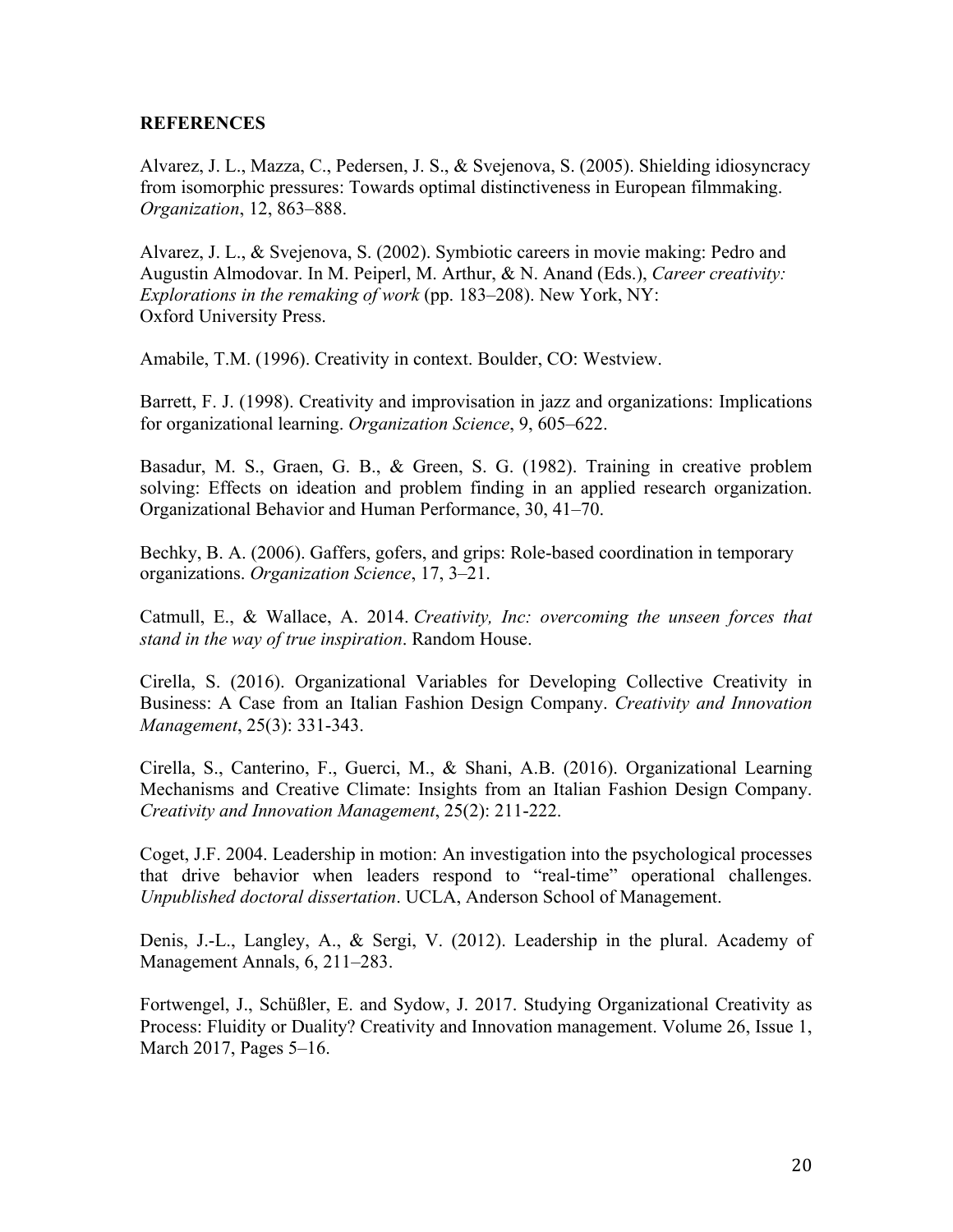Friedrich, T. L., Vessey, W. B., Schuelke, M. J., Ruark, G. A., & Mumford, M. D. (2009). A framework for understanding collective leadership: The selective utilization of leader and team expertise within networks. Leadership Quarterly, 20, 933–958.

Goncalo, J. A., Chatman, J. A., Duguid, M. M., & Kennedy, J. A. 2015. Creativity from Constraint? How the Political Correctness Norm Influences Creativity in Mixed-sex Work Groups. Administrative Science Quarterly, 60(1): 1-30.

Harris, T. B., Li, N., Boswell, W. R., Zhang, X. A., & Xie, Z. 2014. Getting what's new from newcomers: Empowering leadership, creativity, and adjustment in the socialization context. *Personnel Psychology*, *67*(3): 567-604.

Halbesleben, J. R. B., Novicevic, M. M., Harvey, M. G., & Buckley, M. R. (2003). The influence of temporal complexity in the leadership of creativity and innovation: A competency-based model. *Leadership Quarterly*, 14, 433–454.

Lampel, J., Honig, B., & Drori, I. 2014. Organizational Ingenuity: Concept, Processes and Strategies. Organization Studies, 35(4): 465-482.

Lampel, J., & Shamsie, J. (2003). Capabilities in motion: New organizational forms and the reshaping of the Hollywood movie industry. Journal of Management Studies, 40, 2189–2210.

Lovelace, J. B., & Hunter, S. T. 2013. Charismatic, Ideological, and Pragmatic Leaders' Influence on Subordinate Creative Performance Across the Creative Process. *Creativity Research Journal*, *25*(1), 59-74.

Lumholdt, J. (2003). *Lars von Trier: interviews*. University Press of Mississippi.

Mainemelis, C. (2002). Time and timelessness: Creativity in (and out of) the temporal dimension. *Creativity Research Journal*, 14, 227–238.

Mainemelis, C., & Altman, Y. (2010). Work and play: New twists on an old relationship. *Journal of Organizational Change Management*, 23, 4–9.

Mainemelis, C., & Dionysiou, D. (2015). Play, flow, and timelessness. In C. Shalley, M. Hitt, & J. Zhou (Eds.), *The Oxford Handbook of creativity, innovation, and entrepreneurship* (pp. 121–140). New York, NY: Oxford University Press.

Mainemelis, C., Kark, R., & Epitropaki, O. 2015. Creative leadership: A multi-context conceptualization. *The Academy of Management Annals*, *9*(1): 393-482.

Mumford, M.D., Medeiros, K.E., Partlow, P.J. 2012. Creative Thinking: Processes, Strategies, and Knowledge. Journal of Creative Behaviour, Vol. 46, pp. 30–47.

Murphy, S.E., Ensher, E.A. 2008. A qualitative analysis of charismatic leadership in